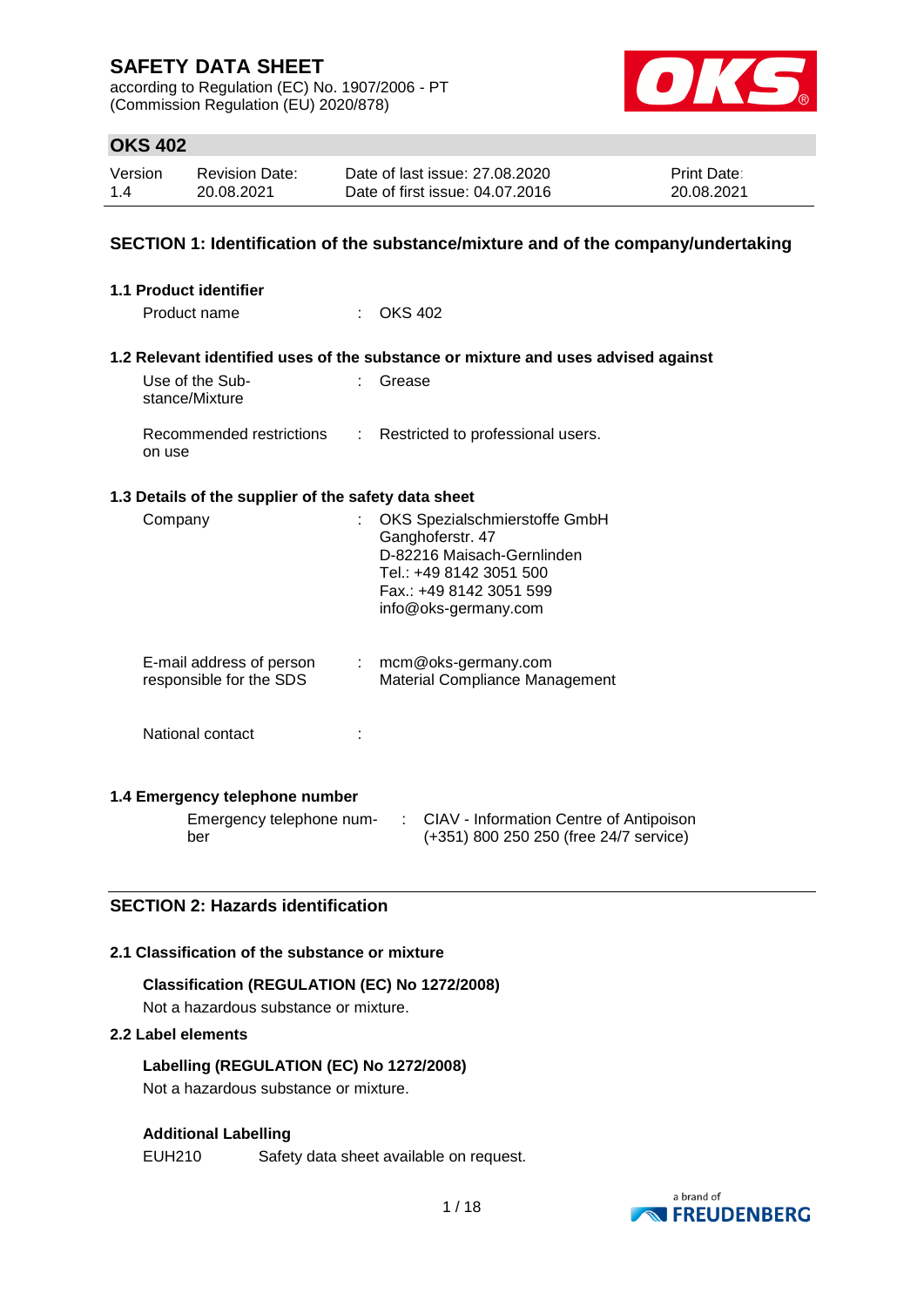according to Regulation (EC) No. 1907/2006 - PT (Commission Regulation (EU) 2020/878)



## **OKS 402**

| Version | <b>Revision Date:</b> | Date of last issue: 27,08,2020  | <b>Print Date:</b> |
|---------|-----------------------|---------------------------------|--------------------|
| 1.4     | 20.08.2021            | Date of first issue: 04.07.2016 | 20.08.2021         |

EUH208 Contains Benzenesulfonic acid, di-C10-14-alkyl derivs., calcium salts. May produce an allergic reaction.

#### **2.3 Other hazards**

This substance/mixture contains no components considered to be either persistent, bioaccumulative and toxic (PBT), or very persistent and very bioaccumulative (vPvB) at levels of 0.1% or higher.

Ecological information: The substance/mixture does not contain components considered to have endocrine disrupting properties according to REACH Article 57(f) or Commission Delegated regulation (EU) 2017/2100 or Commission Regulation (EU) 2018/605 at levels of 0.1% or higher.

Toxicological information: The substance/mixture does not contain components considered to have endocrine disrupting properties according to REACH Article 57(f) or Commission Delegated regulation (EU) 2017/2100 or Commission Regulation (EU) 2018/605 at levels of 0.1% or higher.

### **SECTION 3: Composition/information on ingredients**

#### **3.2 Mixtures**

Chemical nature : Mineral oil.

lithium soap

### **Components**

| Chemical name                                  | CAS-No.<br>EC-No.<br>Index-No.<br>Registration number | Classification        | specific concen-<br>tration limit<br>M-Factor<br><b>Notes</b><br>Acute toxicity<br>estimate | Concentration<br>(% w/w) |
|------------------------------------------------|-------------------------------------------------------|-----------------------|---------------------------------------------------------------------------------------------|--------------------------|
| Benzenesulfonic acid,<br>di-C10-14-alkyl       | 939-603-7                                             | Skin Sens.1B;<br>H317 | $> 10 - 100 \%$<br>Skin Sens.1B,                                                            | $>= 0,1 - 1$             |
| derivs., calcium salts                         |                                                       |                       | H317                                                                                        |                          |
|                                                | 01-2119978241-36-<br>XXXX                             |                       |                                                                                             |                          |
| Substances with a workplace exposure limit :   |                                                       |                       |                                                                                             |                          |
| Distillates (petroleum),<br>hydrotreated heavy | 64742-54-7<br>265-157-1                               | Not classified        |                                                                                             | $>= 70 - 90$             |
| paraffinic; Baseoil -                          |                                                       |                       | Note L                                                                                      |                          |
| unspecified                                    | 649-467-00-8<br>01-2119484627-25-<br>XXXX             |                       |                                                                                             |                          |

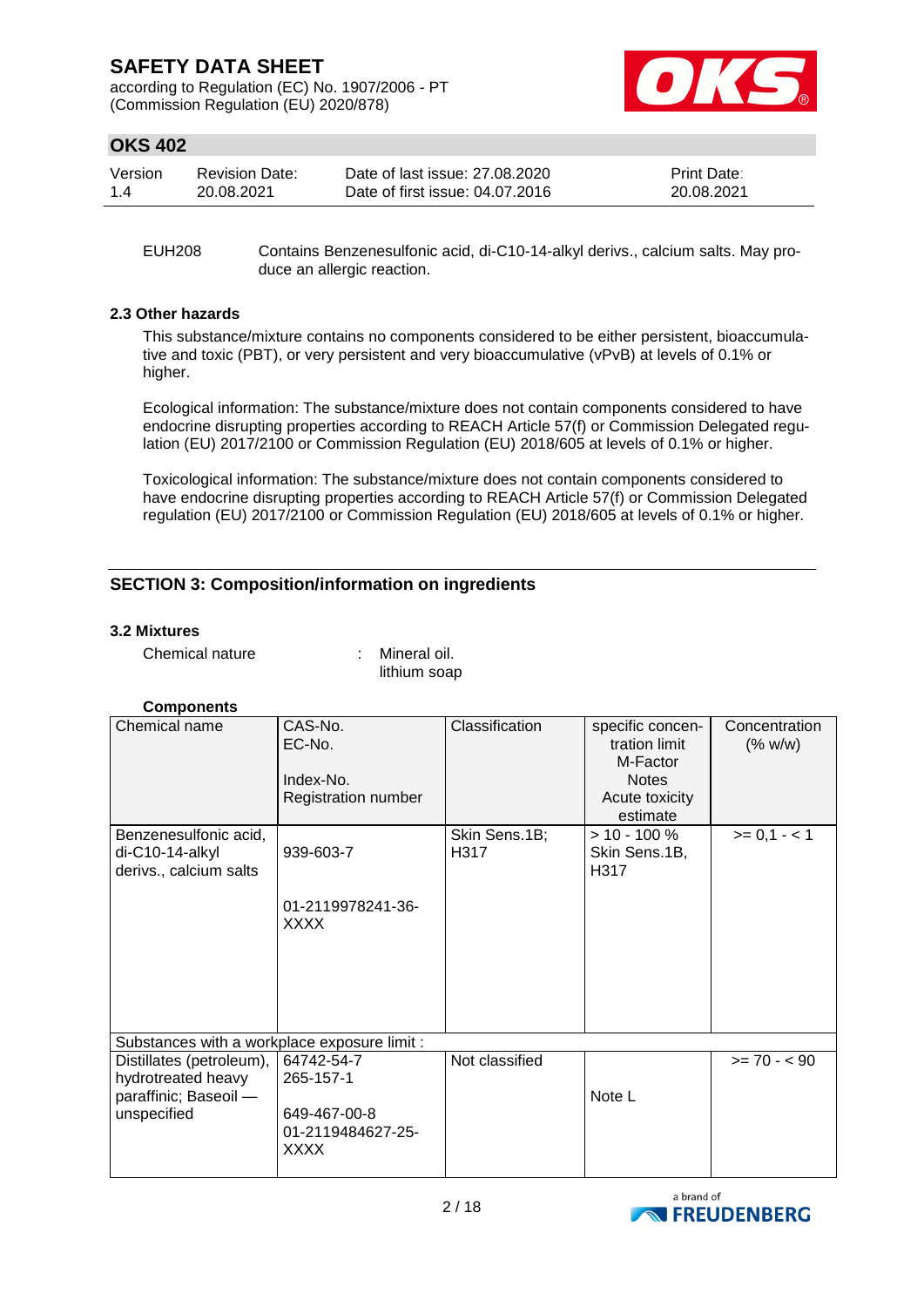according to Regulation (EC) No. 1907/2006 - PT (Commission Regulation (EU) 2020/878)



## **OKS 402**

| Version | <b>Revision Date:</b> | Date of last issue: 27,08,2020  | <b>Print Date:</b> |
|---------|-----------------------|---------------------------------|--------------------|
| 1.4     | 20.08.2021            | Date of first issue: 04.07.2016 | 20.08.2021         |

For explanation of abbreviations see section 16.

## **SECTION 4: First aid measures**

| 4.1 Description of first aid measures                           |                                                                                                                                                                                                      |
|-----------------------------------------------------------------|------------------------------------------------------------------------------------------------------------------------------------------------------------------------------------------------------|
| If inhaled                                                      | Remove person to fresh air. If signs/symptoms continue, get<br>medical attention.<br>Keep patient warm and at rest.<br>If breathing is irregular or stopped, administer artificial respira-<br>tion. |
| In case of skin contact                                         | Remove contaminated clothing. If irritation develops, get med-<br>ical attention.<br>Wash off with soap and water.                                                                                   |
| In case of eye contact                                          | Rinse immediately with plenty of water, also under the eyelids,<br>for at least 10 minutes.<br>If eye irritation persists, consult a specialist.                                                     |
| If swallowed                                                    | Move the victim to fresh air.<br>Do not induce vomiting without medical advice.                                                                                                                      |
| 4.2 Most important symptoms and effects, both acute and delayed |                                                                                                                                                                                                      |
| Symptoms                                                        | No information available.                                                                                                                                                                            |
| <b>Risks</b>                                                    | None known.                                                                                                                                                                                          |
|                                                                 | 4.3 Indication of any immediate medical attention and special treatment needed                                                                                                                       |
| Treatment<br>÷                                                  | No information available.                                                                                                                                                                            |
| <b>SECTION 5: Firefighting measures</b>                         |                                                                                                                                                                                                      |
| 5.1 Extinguishing media                                         |                                                                                                                                                                                                      |

| LAUTIQUISHING INCUID              |                                                                               |
|-----------------------------------|-------------------------------------------------------------------------------|
| Suitable extinguishing media      | Use water spray, alcohol-resistant foam, dry chemical or car-<br>bon dioxide. |
| Unsuitable extinguishing<br>media | $\therefore$ High volume water jet                                            |

## **5.2 Special hazards arising from the substance or mixture**

| Hazardous combustion prod- : Carbon oxides |              |
|--------------------------------------------|--------------|
| ucts                                       | Metal oxides |

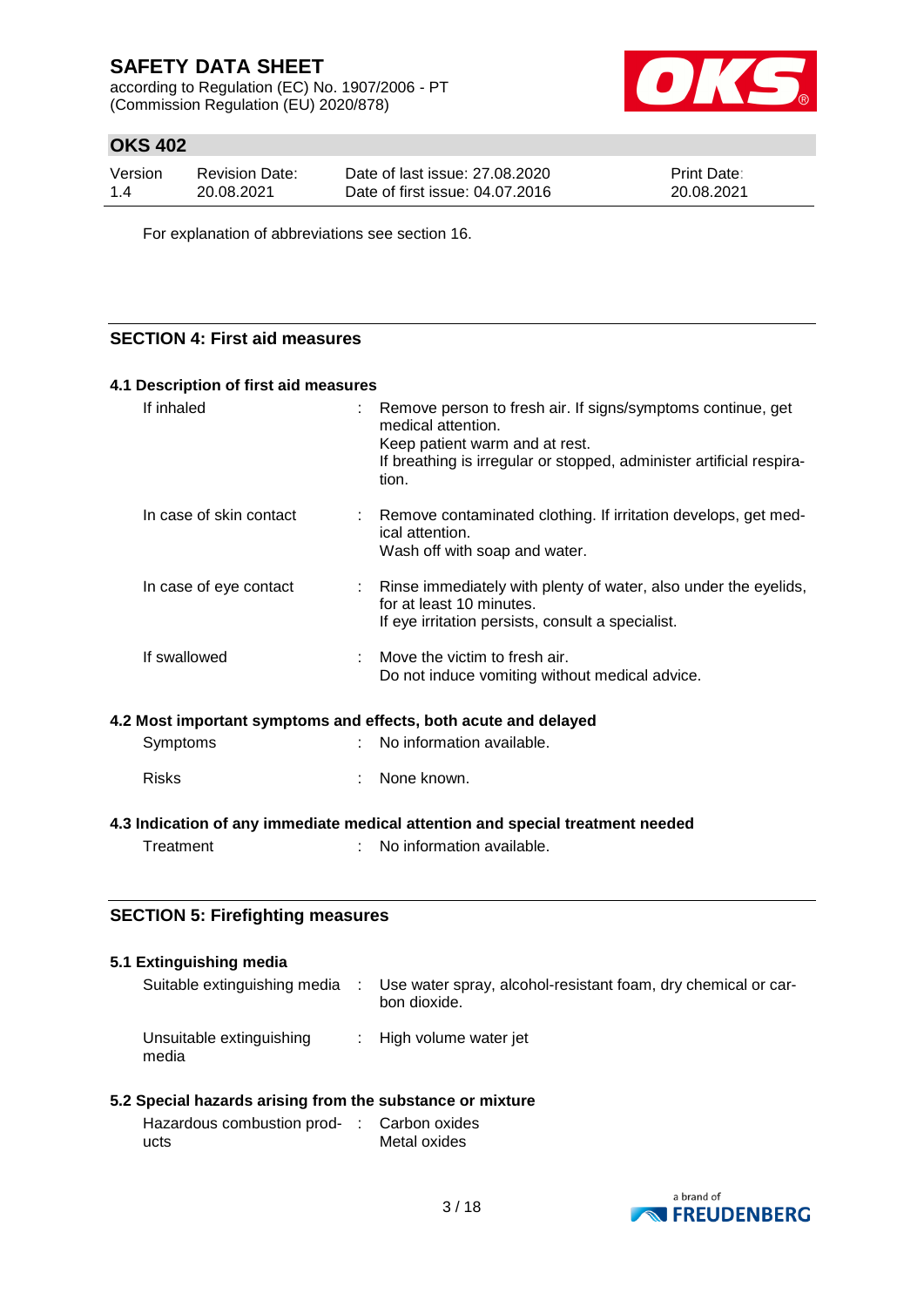according to Regulation (EC) No. 1907/2006 - PT (Commission Regulation (EU) 2020/878)



## **OKS 402**

| Version<br>1.4 |                                                 | <b>Revision Date:</b><br>20.08.2021 |     | Date of last issue: 27,08,2020<br>Date of first issue: 04.07.2016                                                                                                       | <b>Print Date:</b><br>20.08.2021 |
|----------------|-------------------------------------------------|-------------------------------------|-----|-------------------------------------------------------------------------------------------------------------------------------------------------------------------------|----------------------------------|
|                | 5.3 Advice for firefighters<br>for firefighters | Special protective equipment        | -11 | In the event of fire, wear self-contained breathing apparatus.<br>Use personal protective equipment. Exposure to decomposi-<br>tion products may be a hazard to health. |                                  |
|                | Further information                             |                                     |     | : Standard procedure for chemical fires.                                                                                                                                |                                  |

### **SECTION 6: Accidental release measures**

#### **6.1 Personal precautions, protective equipment and emergency procedures**

| Personal precautions | Evacuate personnel to safe areas.<br>Use the indicated respiratory protection if the occupational<br>exposure limit is exceeded and/or in case of product release<br>(dust).<br>Do not breathe vapours, aerosols.<br>Refer to protective measures listed in sections 7 and 8. |
|----------------------|-------------------------------------------------------------------------------------------------------------------------------------------------------------------------------------------------------------------------------------------------------------------------------|
|                      |                                                                                                                                                                                                                                                                               |

#### **6.2 Environmental precautions**

| courses.<br>cannot be contained. | Environmental precautions |  | . Try to prevent the material from entering drains or water<br>Local authorities should be advised if significant spillages |
|----------------------------------|---------------------------|--|-----------------------------------------------------------------------------------------------------------------------------|
|----------------------------------|---------------------------|--|-----------------------------------------------------------------------------------------------------------------------------|

### **6.3 Methods and material for containment and cleaning up**

| Methods for cleaning up | Clean up promptly by sweeping or vacuum.          |
|-------------------------|---------------------------------------------------|
|                         | Keep in suitable, closed containers for disposal. |

#### **6.4 Reference to other sections**

For personal protection see section 8.

### **SECTION 7: Handling and storage**

#### **7.1 Precautions for safe handling** Advice on safe handling : For personal protection see section 8.

| <b>AUVILE UIT SAIT HANDRING</b> | . TVI personal protection see section of<br>Smoking, eating and drinking should be prohibited in the ap-<br>plication area.<br>Wash hands and face before breaks and immediately after<br>handling the product. |
|---------------------------------|-----------------------------------------------------------------------------------------------------------------------------------------------------------------------------------------------------------------|
| Hygiene measures                | Wash face, hands and any exposed skin thoroughly after<br>handling.                                                                                                                                             |

#### **7.2 Conditions for safe storage, including any incompatibilities**

| Requirements for storage | Store in original container. Keep container closed when not in |
|--------------------------|----------------------------------------------------------------|
| areas and containers     | use. Keep in a dry, cool and well-ventilated place. Containers |

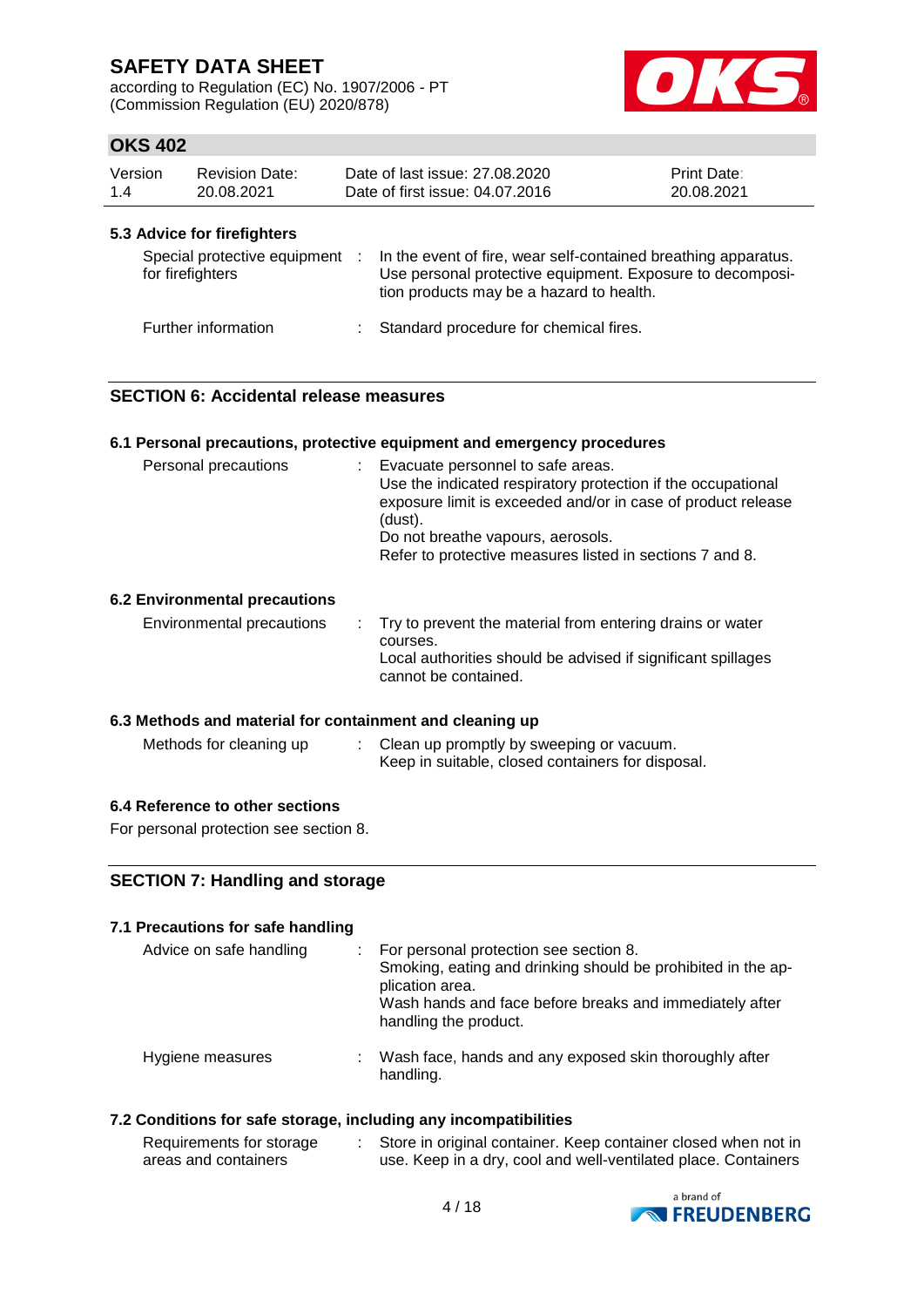according to Regulation (EC) No. 1907/2006 - PT (Commission Regulation (EU) 2020/878)



## **OKS 402**

| Version<br>1.4 | <b>Revision Date:</b><br>20.08.2021        | Date of last issue: 27.08.2020<br>Date of first issue: 04.07.2016                                                                                                                          | <b>Print Date:</b><br>20.08.2021 |  |
|----------------|--------------------------------------------|--------------------------------------------------------------------------------------------------------------------------------------------------------------------------------------------|----------------------------------|--|
|                |                                            | which are opened must be carefully resealed and kept upright<br>to prevent leakage. Store in accordance with the particular<br>national regulations. Keep in properly labelled containers. |                                  |  |
|                | 7.3 Specific end use(s)<br>Specific use(s) | Specific instructions for handling, not required.                                                                                                                                          |                                  |  |

### **SECTION 8: Exposure controls/personal protection**

#### **8.1 Control parameters**

### **Occupational Exposure Limits**

| Components                                                                                    | CAS-No.                                                                                | Value type (Form<br>of exposure) | Control parameters | <b>Basis</b>                 |  |  |
|-----------------------------------------------------------------------------------------------|----------------------------------------------------------------------------------------|----------------------------------|--------------------|------------------------------|--|--|
| Distillates (petrole-<br>um), hydrotreated<br>heavy paraffinic;<br>Baseoil - un-<br>specified | 64742-54-7                                                                             | VLE-MP (Inhala-<br>ble fraction) | $5 \text{ mg/m}$ 3 | PT OEL<br>$(2014 - 11 - 14)$ |  |  |
|                                                                                               | Further information: Substances that are not classified as carcinogenic for<br>humans. |                                  |                    |                              |  |  |

### **Derived No Effect Level (DNEL) according to Regulation (EC) No. 1907/2006:**

| Substance name                                                                           | End Use        | Exposure routes | Potential health ef-<br>fects | Value          |
|------------------------------------------------------------------------------------------|----------------|-----------------|-------------------------------|----------------|
| Distillates (petrole-<br>um), hydrotreated<br>heavy paraffinic;<br>Baseoil - unspecified | Workers        | Inhalation      | Long-term local ef-<br>fects  | $5,6$ mg/m $3$ |
| Benzenesulfonic acid,<br>di-C10-14-alkyl<br>derivs., calcium salts                       | <b>Workers</b> | Inhalation      | Long-term systemic<br>effects | 35,26 mg/m3    |
|                                                                                          | Workers        | Dermal          | Long-term systemic<br>effects | 25 mg/kg       |

## **Predicted No Effect Concentration (PNEC) according to Regulation (EC) No. 1907/2006:**

| Substance name                   | <b>Environmental Compartment</b>          | Value        |
|----------------------------------|-------------------------------------------|--------------|
| Distillates (petroleum), hy-     | Oral                                      | $9,33$ mg/kg |
| drotreated heavy paraffinic;     |                                           |              |
| Baseoil - unspecified            |                                           |              |
| Benzenesulfonic acid, di-C10-14- | Fresh water                               | $0,1$ mg/l   |
| alkyl derivs., calcium salts     |                                           |              |
|                                  | Marine water                              | $0,1$ mg/l   |
|                                  | Fresh water sediment                      | 45211 mg/kg  |
|                                  | Marine sediment                           | 45211 mg/kg  |
|                                  | Microbiological Activity in Sewage Treat- | 1000 mg/l    |
|                                  | ment Systems                              |              |
|                                  | Soil                                      | 36739 mg/kg  |

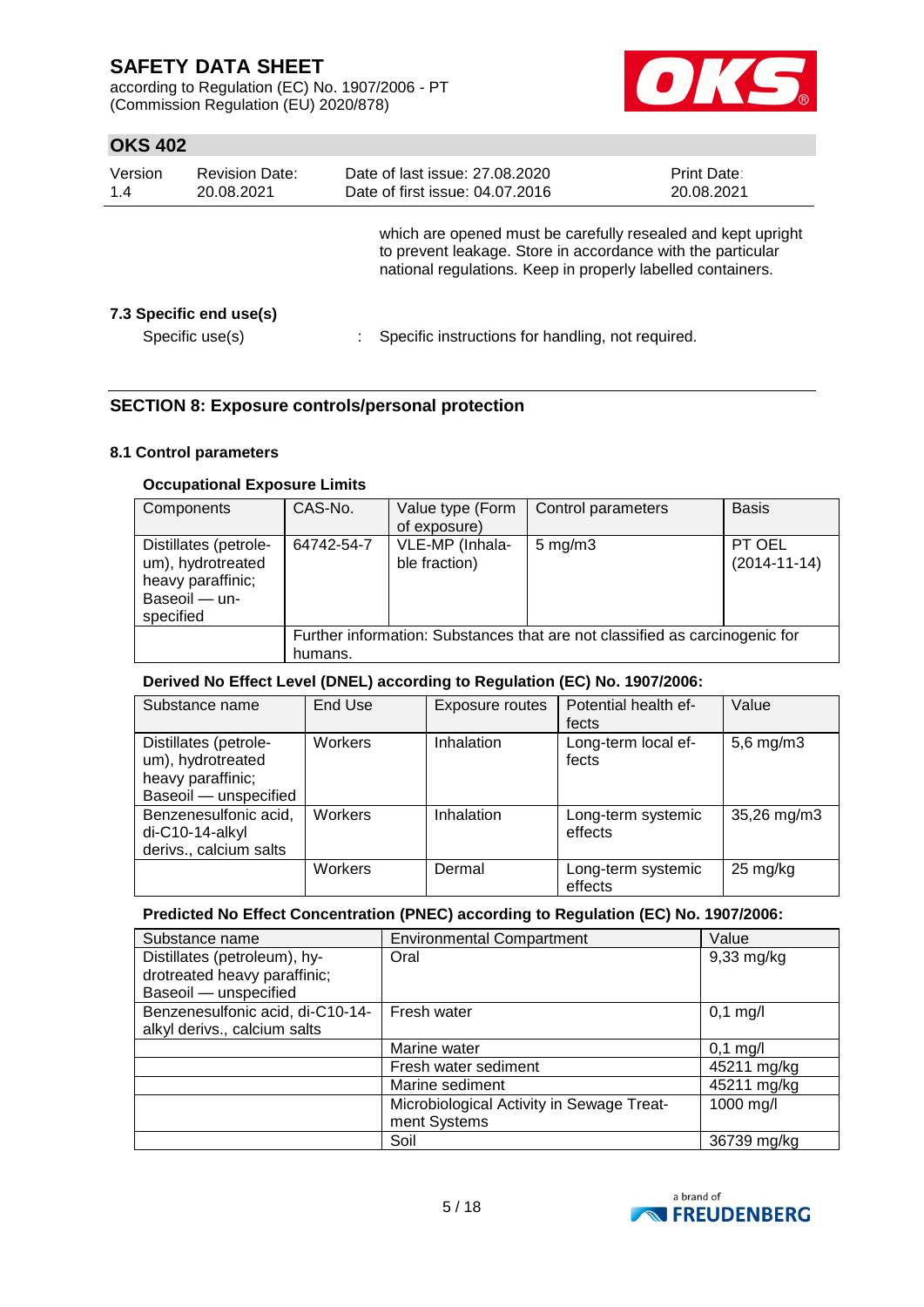according to Regulation (EC) No. 1907/2006 - PT (Commission Regulation (EU) 2020/878)



## **OKS 402**

| Version<br>1.4 | <b>Revision Date:</b><br>20.08.2021                                   |    | Date of last issue: 27.08.2020<br>Date of first issue: 04.07.2016                                                                                                                                                                                                                                                                           | Print Date:<br>20.08.2021 |
|----------------|-----------------------------------------------------------------------|----|---------------------------------------------------------------------------------------------------------------------------------------------------------------------------------------------------------------------------------------------------------------------------------------------------------------------------------------------|---------------------------|
|                | 8.2 Exposure controls                                                 |    |                                                                                                                                                                                                                                                                                                                                             |                           |
| none           | <b>Engineering measures</b>                                           |    |                                                                                                                                                                                                                                                                                                                                             |                           |
|                | Personal protective equipment                                         |    |                                                                                                                                                                                                                                                                                                                                             |                           |
|                | Eye protection                                                        | ÷. | Safety glasses with side-shields                                                                                                                                                                                                                                                                                                            |                           |
|                | Hand protection<br>Material<br>Break through time<br>Protective index |    | Nitrile rubber<br>$>10$ min<br>Class 1                                                                                                                                                                                                                                                                                                      |                           |
|                | Remarks                                                               |    | Wear protective gloves. The break through time depends<br>amongst other things on the material, the thickness and the<br>type of glove and therefore has to be measured for each<br>case.<br>The selected protective gloves have to satisfy the specifica-<br>tions of Regulation (EU) 2016/425 and the standard EN 374<br>derived from it. |                           |
|                | Respiratory protection                                                |    | Not required; except in case of aerosol formation.                                                                                                                                                                                                                                                                                          |                           |
|                | Filter type                                                           |    | Filter type P                                                                                                                                                                                                                                                                                                                               |                           |
|                | Protective measures                                                   |    | The type of protective equipment must be selected according<br>to the concentration and amount of the dangerous substance<br>at the specific workplace.<br>Choose body protection in relation to its type, to the concen-<br>tration and amount of dangerous substances, and to the spe-                                                    |                           |

cific work-place.

### **SECTION 9: Physical and chemical properties**

### **9.1 Information on basic physical and chemical properties**

| Physical state              | paste             |
|-----------------------------|-------------------|
| Colour                      | yellow            |
| Odour                       | characteristic    |
| Odour Threshold             | No data available |
|                             |                   |
| Melting point/range         | No data available |
| Boiling point/boiling range | No data available |

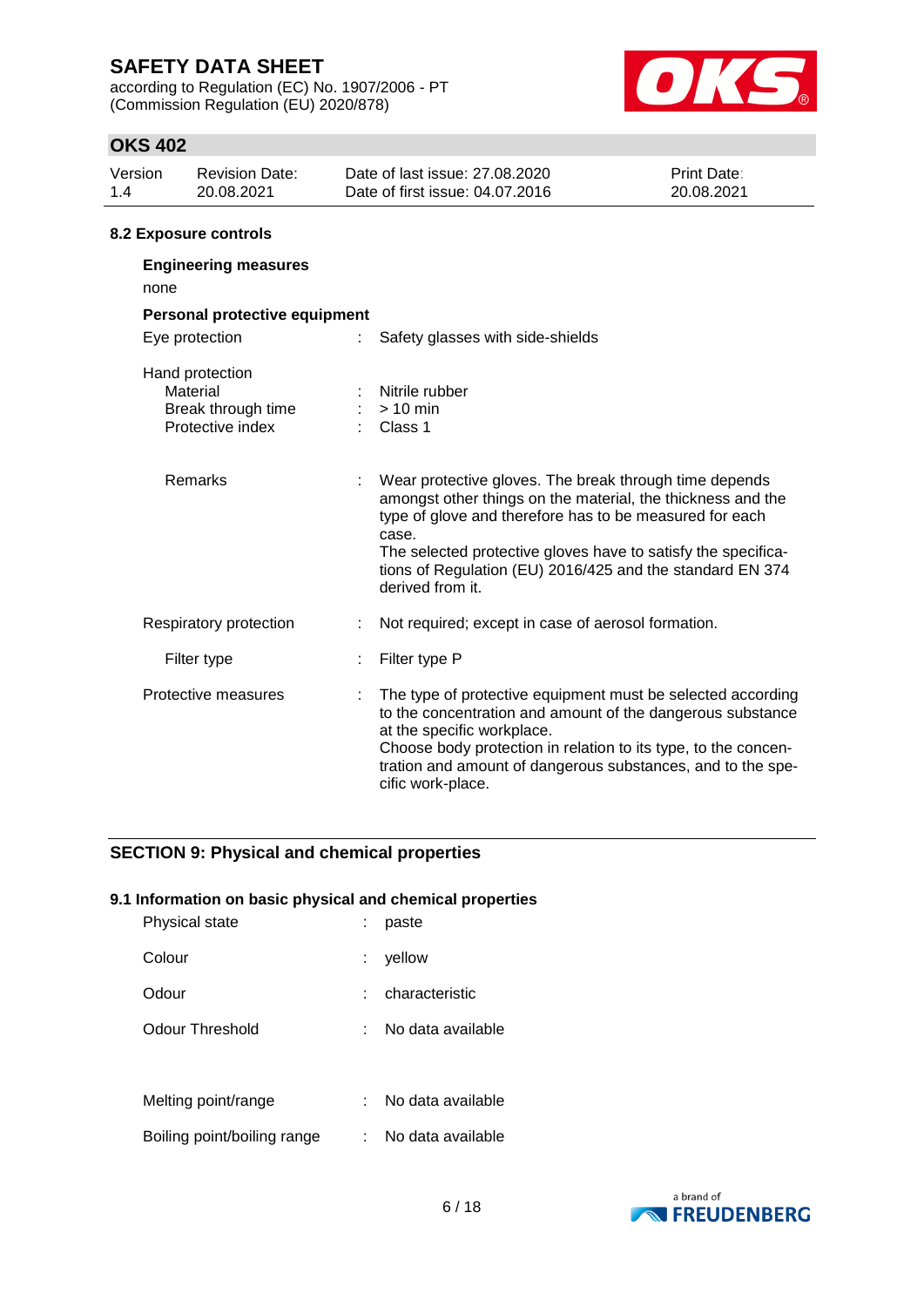according to Regulation (EC) No. 1907/2006 - PT (Commission Regulation (EU) 2020/878)



| 1.4 | Version             | <b>Revision Date:</b><br>20.08.2021                 |    | Date of last issue: 27.08.2020<br>Date of first issue: 04.07.2016        | Print Date:<br>20.08.2021 |
|-----|---------------------|-----------------------------------------------------|----|--------------------------------------------------------------------------|---------------------------|
|     | Flammability        |                                                     | ÷. | <b>Combustible Solids</b>                                                |                           |
|     |                     | Upper explosion limit / Upper<br>flammability limit | ÷  | No data available                                                        |                           |
|     |                     | Lower explosion limit / Lower<br>flammability limit | ÷  | No data available                                                        |                           |
|     | Flash point         |                                                     |    | Not applicable                                                           |                           |
|     |                     | Auto-ignition temperature                           |    | No data available                                                        |                           |
|     | ture                | Decomposition temperature<br>Decomposition tempera- | ÷  | No data available                                                        |                           |
|     | pH                  |                                                     |    | Not applicable                                                           |                           |
|     | Viscosity           | Viscosity, dynamic                                  |    | No data available                                                        |                           |
|     |                     | Viscosity, kinematic                                |    | Not applicable                                                           |                           |
|     | Solubility(ies)     | Water solubility                                    |    | insoluble                                                                |                           |
|     |                     | Solubility in other solvents                        | ÷  | No data available                                                        |                           |
|     | octanol/water       | Partition coefficient: n-                           |    | No data available                                                        |                           |
|     |                     | Vapour pressure                                     | ÷  | $<$ 0,001 hPa (20 °C)                                                    |                           |
|     |                     | Relative density                                    |    | : $0,88(20 °C)$<br>Reference substance: Water<br>The value is calculated |                           |
|     | Density             |                                                     | ÷  | 0,88 g/cm3<br>(20 °C)                                                    |                           |
|     | <b>Bulk density</b> |                                                     |    | No data available                                                        |                           |
|     |                     | Relative vapour density                             |    | No data available                                                        |                           |
|     |                     | 9.2 Other information                               |    |                                                                          |                           |
|     | Explosives          |                                                     |    | Not explosive                                                            |                           |
|     |                     | Oxidizing properties                                |    | No data available                                                        |                           |
|     | Self-ignition       |                                                     |    | No data available                                                        |                           |

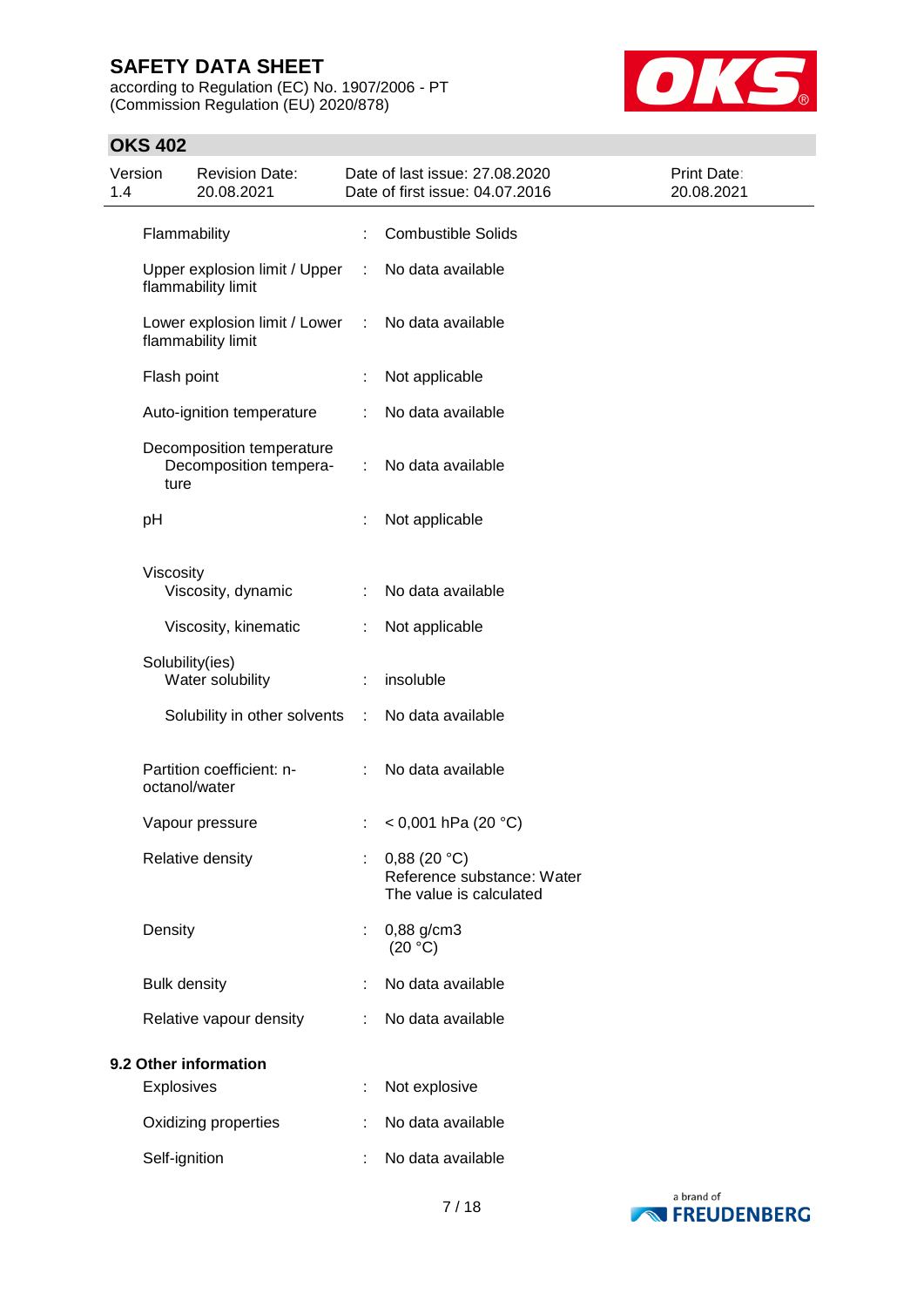according to Regulation (EC) No. 1907/2006 - PT (Commission Regulation (EU) 2020/878)



## **OKS 402**

| JI NU TVL       |                                                                   |                                                                   |                           |
|-----------------|-------------------------------------------------------------------|-------------------------------------------------------------------|---------------------------|
| Version<br>1.4  | <b>Revision Date:</b><br>20.08.2021                               | Date of last issue: 27.08.2020<br>Date of first issue: 04.07.2016 | Print Date:<br>20.08.2021 |
|                 |                                                                   |                                                                   |                           |
|                 | Evaporation rate                                                  | No data available                                                 |                           |
|                 | Sublimation point                                                 | No data available                                                 |                           |
|                 |                                                                   |                                                                   |                           |
|                 | <b>SECTION 10: Stability and reactivity</b>                       |                                                                   |                           |
| 10.1 Reactivity |                                                                   |                                                                   |                           |
|                 | No hazards to be specially mentioned.                             |                                                                   |                           |
|                 | <b>10.2 Chemical stability</b><br>Stable under normal conditions. |                                                                   |                           |
|                 |                                                                   |                                                                   |                           |
|                 | 10.3 Possibility of hazardous reactions                           |                                                                   |                           |
|                 | Hazardous reactions                                               | No dangerous reaction known under conditions of normal use.       |                           |
|                 | <b>10.4 Conditions to avoid</b>                                   |                                                                   |                           |
|                 | Conditions to avoid                                               | No conditions to be specially mentioned.                          |                           |
|                 | 10.5 Incompatible materials                                       |                                                                   |                           |
|                 | Materials to avoid                                                | No materials to be especially mentioned.                          |                           |

#### **10.6 Hazardous decomposition products**

No decomposition if stored and applied as directed.

### **SECTION 11: Toxicological information**

#### **11.1 Information on toxicological effects**

#### **Acute toxicity**

### **Product:**

| Acute oral toxicity       | : Remarks: This information is not available. |
|---------------------------|-----------------------------------------------|
| Acute inhalation toxicity | : Remarks: This information is not available. |
| Acute dermal toxicity     | : Remarks: This information is not available. |

#### **Components:**

|                     | Benzenesulfonic acid, di-C10-14-alkyl derivs., calcium salts: |
|---------------------|---------------------------------------------------------------|
| Acute oral toxicity | : LD50 (Rat): $>$ 5.000 mg/kg                                 |

| Acute inhalation toxicity | : $LC50 (Rat) > 1.9 mg/l$<br>Exposure time: 4 h<br>Test atmosphere: dust/mist |
|---------------------------|-------------------------------------------------------------------------------|
|                           |                                                                               |

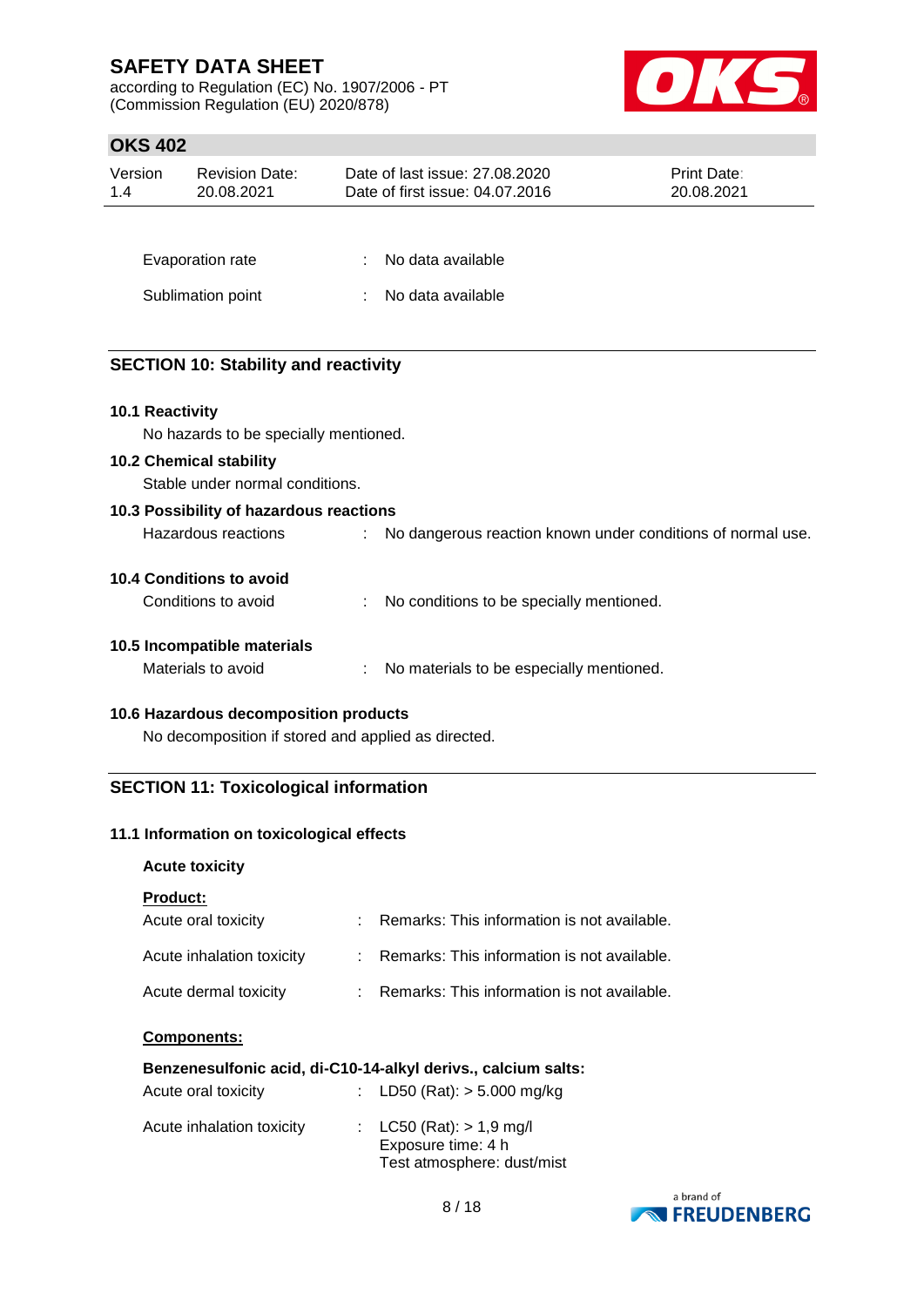according to Regulation (EC) No. 1907/2006 - PT (Commission Regulation (EU) 2020/878)



| Version          | <b>Revision Date:</b><br>20.08.2021 |    | Date of last issue: 27.08.2020<br>Date of first issue: 04.07.2016                                                                                                                                | <b>Print Date:</b><br>20.08.2021 |
|------------------|-------------------------------------|----|--------------------------------------------------------------------------------------------------------------------------------------------------------------------------------------------------|----------------------------------|
|                  |                                     |    | Assessment: The substance or mixture has no acute inhala-<br>tion toxicity                                                                                                                       |                                  |
|                  | Acute dermal toxicity               |    | : LD50 (Rat): $> 2.000$ mg/kg<br>Assessment: The substance or mixture has no acute dermal<br>toxicity                                                                                            |                                  |
|                  |                                     |    | Distillates (petroleum), hydrotreated heavy paraffinic; Baseoil — unspecified:                                                                                                                   |                                  |
|                  | Acute oral toxicity                 |    | LD50 (Rat): $> 5.000$ mg/kg<br>Method: OECD Test Guideline 401<br>GLP: yes                                                                                                                       |                                  |
|                  | Acute inhalation toxicity           |    | : $LC50 (Rat): > 5,53 mg/l$<br>Exposure time: 4 h<br>Test atmosphere: dust/mist<br>Method: OECD Test Guideline 403<br>Assessment: The substance or mixture has no acute inhala-<br>tion toxicity |                                  |
|                  | Acute dermal toxicity               |    | : LD50 (Rabbit): $> 5.000$ mg/kg<br>Method: OECD Test Guideline 402                                                                                                                              |                                  |
|                  | <b>Skin corrosion/irritation</b>    |    |                                                                                                                                                                                                  |                                  |
| <b>Product:</b>  |                                     |    |                                                                                                                                                                                                  |                                  |
| <b>Remarks</b>   |                                     |    | This information is not available.                                                                                                                                                               |                                  |
|                  | Components:                         |    |                                                                                                                                                                                                  |                                  |
|                  |                                     |    | Benzenesulfonic acid, di-C10-14-alkyl derivs., calcium salts:                                                                                                                                    |                                  |
|                  | Assessment                          |    | No skin irritation                                                                                                                                                                               |                                  |
| Method<br>Result |                                     |    | <b>OECD Test Guideline 404</b><br>No skin irritation                                                                                                                                             |                                  |
|                  |                                     |    |                                                                                                                                                                                                  |                                  |
|                  |                                     |    | Distillates (petroleum), hydrotreated heavy paraffinic; Baseoil — unspecified:                                                                                                                   |                                  |
| Species          |                                     |    | Rabbit                                                                                                                                                                                           |                                  |
|                  | Assessment                          |    | No skin irritation                                                                                                                                                                               |                                  |
| Method           |                                     |    | <b>OECD Test Guideline 404</b>                                                                                                                                                                   |                                  |
| Result           |                                     |    | : No skin irritation                                                                                                                                                                             |                                  |
| <b>GLP</b>       |                                     |    | : yes                                                                                                                                                                                            |                                  |
|                  | Serious eye damage/eye irritation   |    |                                                                                                                                                                                                  |                                  |
| Product:         |                                     |    |                                                                                                                                                                                                  |                                  |
| Remarks          |                                     | ÷. | This information is not available.                                                                                                                                                               |                                  |
|                  |                                     |    |                                                                                                                                                                                                  |                                  |
|                  | Components:                         |    |                                                                                                                                                                                                  |                                  |
|                  |                                     |    | Benzenesulfonic acid, di-C10-14-alkyl derivs., calcium salts:                                                                                                                                    |                                  |

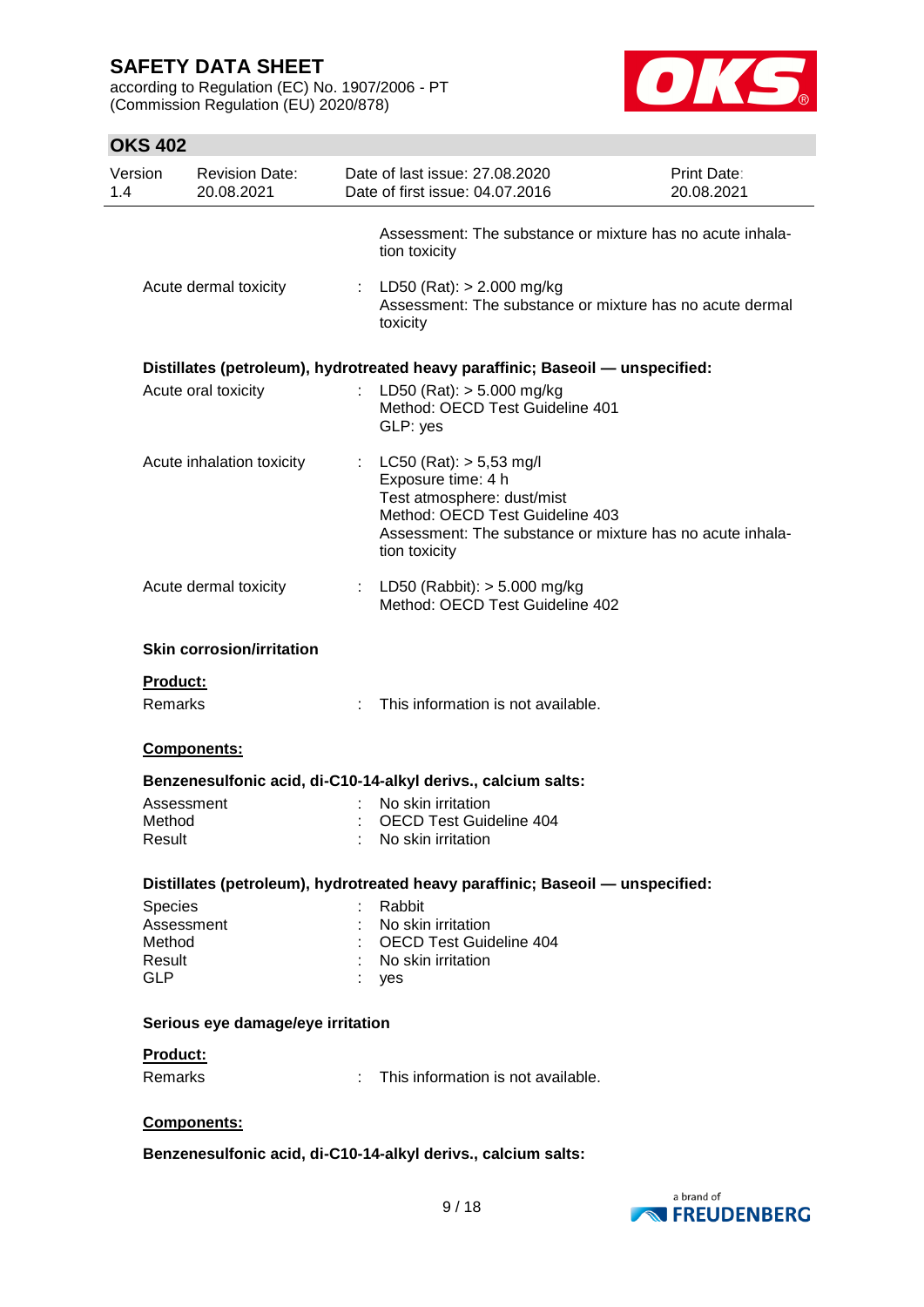according to Regulation (EC) No. 1907/2006 - PT (Commission Regulation (EU) 2020/878)



| Version<br>1.4                                   | <b>Revision Date:</b><br>20.08.2021      |   | Date of last issue: 27,08,2020<br>Date of first issue: 04.07.2016                                                                                                                                               | Print Date:<br>20.08.2021 |
|--------------------------------------------------|------------------------------------------|---|-----------------------------------------------------------------------------------------------------------------------------------------------------------------------------------------------------------------|---------------------------|
| Method<br>Result                                 | Assessment                               |   | No eye irritation<br><b>OECD Test Guideline 405</b><br>No skin irritation                                                                                                                                       |                           |
|                                                  |                                          |   | Distillates (petroleum), hydrotreated heavy paraffinic; Baseoil — unspecified:                                                                                                                                  |                           |
| <b>Species</b><br>Method<br>Result<br><b>GLP</b> | Assessment                               |   | Rabbit<br>No eye irritation<br><b>OECD Test Guideline 405</b><br>No eye irritation<br>yes                                                                                                                       |                           |
|                                                  | <b>Respiratory or skin sensitisation</b> |   |                                                                                                                                                                                                                 |                           |
| Product:                                         |                                          |   |                                                                                                                                                                                                                 |                           |
| Remarks                                          |                                          | ÷ | This information is not available.                                                                                                                                                                              |                           |
|                                                  | Components:                              |   |                                                                                                                                                                                                                 |                           |
|                                                  |                                          |   | Benzenesulfonic acid, di-C10-14-alkyl derivs., calcium salts:                                                                                                                                                   |                           |
|                                                  | Assessment                               |   | Probability or evidence of low to moderate skin sensitisation                                                                                                                                                   |                           |
| Result                                           |                                          |   | rate in humans<br>Probability or evidence of low to moderate skin sensitisation<br>rate in humans                                                                                                               |                           |
|                                                  |                                          |   | Distillates (petroleum), hydrotreated heavy paraffinic; Baseoil — unspecified:                                                                                                                                  |                           |
| Species<br>Method<br>Result<br><b>GLP</b>        | Assessment                               |   | Guinea pig<br>Does not cause skin sensitisation.<br>OECD Test Guideline 406<br>Does not cause skin sensitisation.<br>yes                                                                                        |                           |
|                                                  | <b>Germ cell mutagenicity</b>            |   |                                                                                                                                                                                                                 |                           |
| <b>Product:</b>                                  |                                          |   |                                                                                                                                                                                                                 |                           |
|                                                  | Genotoxicity in vitro                    |   | : Remarks: No data available                                                                                                                                                                                    |                           |
|                                                  | Genotoxicity in vivo                     |   | Remarks: No data available                                                                                                                                                                                      |                           |
|                                                  | Components:                              |   |                                                                                                                                                                                                                 |                           |
|                                                  |                                          |   | Benzenesulfonic acid, di-C10-14-alkyl derivs., calcium salts:                                                                                                                                                   |                           |
|                                                  | Genotoxicity in vitro                    |   | Test Type: Microbial mutagenesis assay (Ames test)<br>Test system: Salmonella typhimurium<br>Metabolic activation: with and without metabolic activation<br>Method: OECD Test Guideline 471<br>Result: negative |                           |
|                                                  |                                          |   |                                                                                                                                                                                                                 |                           |

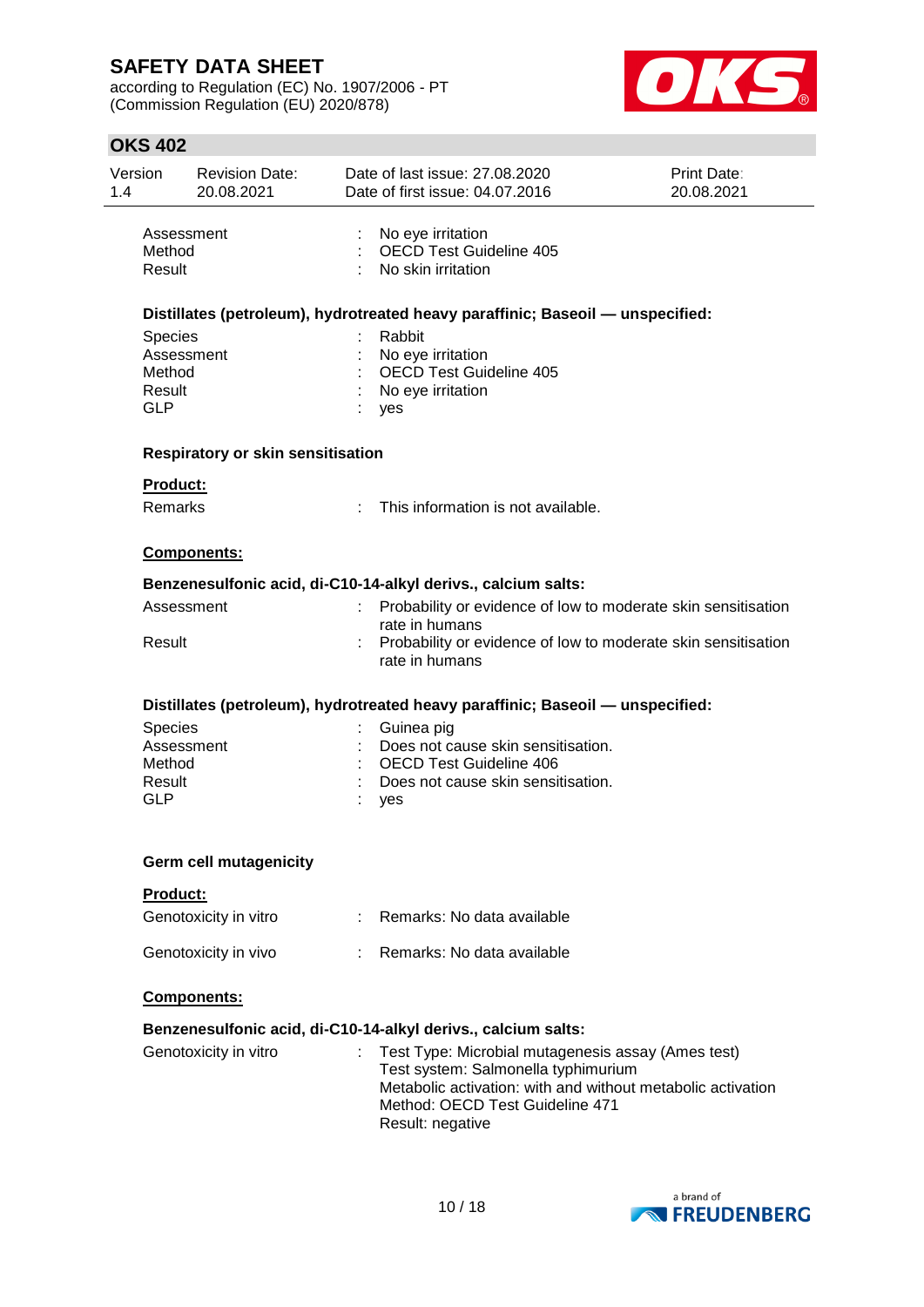according to Regulation (EC) No. 1907/2006 - PT (Commission Regulation (EU) 2020/878)



| Version<br>1.4                    | <b>Revision Date:</b><br>20.08.2021         | Date of last issue: 27.08.2020<br>Date of first issue: 04.07.2016                                                                                     | Print Date:<br>20.08.2021 |  |
|-----------------------------------|---------------------------------------------|-------------------------------------------------------------------------------------------------------------------------------------------------------|---------------------------|--|
|                                   | Carcinogenicity                             |                                                                                                                                                       |                           |  |
| <b>Product:</b><br><b>Remarks</b> |                                             | No data available                                                                                                                                     |                           |  |
|                                   | Components:                                 |                                                                                                                                                       |                           |  |
| ment                              |                                             | Distillates (petroleum), hydrotreated heavy paraffinic; Baseoil — unspecified:<br>Carcinogenicity - Assess- : Not classifiable as a human carcinogen. |                           |  |
|                                   | <b>Reproductive toxicity</b>                |                                                                                                                                                       |                           |  |
| <b>Product:</b>                   |                                             |                                                                                                                                                       |                           |  |
|                                   | Effects on fertility                        | : Remarks: No data available                                                                                                                          |                           |  |
| ment                              |                                             | Effects on foetal develop- : Remarks: No data available                                                                                               |                           |  |
|                                   | Components:                                 |                                                                                                                                                       |                           |  |
|                                   |                                             | Benzenesulfonic acid, di-C10-14-alkyl derivs., calcium salts:                                                                                         |                           |  |
|                                   | Reproductive toxicity - As- : - Fertility - |                                                                                                                                                       |                           |  |
|                                   | sessment                                    | No toxicity to reproduction<br>- Teratogenicity -                                                                                                     |                           |  |
|                                   |                                             | No toxicity to reproduction                                                                                                                           |                           |  |
|                                   |                                             | Distillates (petroleum), hydrotreated heavy paraffinic; Baseoil - unspecified:                                                                        |                           |  |
|                                   | Reproductive toxicity - As- :               | - Fertility -                                                                                                                                         |                           |  |
| sessment                          |                                             | No toxicity to reproduction                                                                                                                           |                           |  |
|                                   | <b>Repeated dose toxicity</b>               |                                                                                                                                                       |                           |  |
| Product:                          |                                             |                                                                                                                                                       |                           |  |
| Remarks                           |                                             | This information is not available.                                                                                                                    |                           |  |
|                                   | <b>Aspiration toxicity</b>                  |                                                                                                                                                       |                           |  |
| <b>Product:</b>                   | This information is not available.          |                                                                                                                                                       |                           |  |
|                                   | Components:                                 |                                                                                                                                                       |                           |  |
|                                   |                                             | Distillates (petroleum), hydrotreated heavy paraffinic; Baseoil - unspecified:                                                                        |                           |  |
|                                   | No aspiration toxicity classification       |                                                                                                                                                       |                           |  |
|                                   |                                             |                                                                                                                                                       |                           |  |

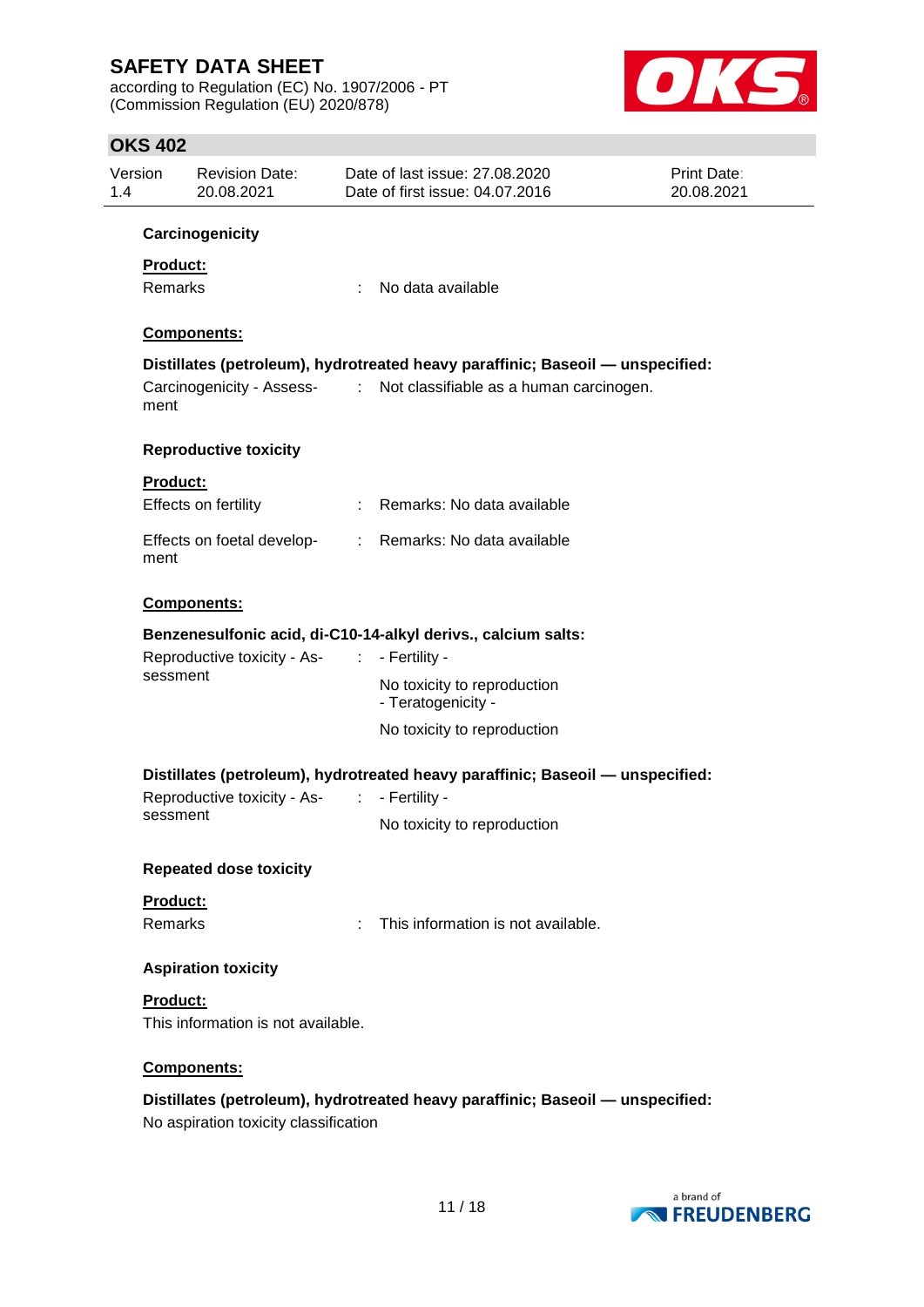according to Regulation (EC) No. 1907/2006 - PT (Commission Regulation (EU) 2020/878)



## **OKS 402**

| Version | Revision Date: | Date of last issue: 27,08,2020  | <b>Print Date:</b> |
|---------|----------------|---------------------------------|--------------------|
| 1.4     | 20.08.2021     | Date of first issue: 04.07.2016 | 20.08.2021         |

### **Further information**

#### **Product:**

Remarks : Information given is based on data on the components and the toxicology of similar products.

### **SECTION 12: Ecological information**

#### **12.1 Toxicity**

| <b>Product:</b>                                          |   |                            |
|----------------------------------------------------------|---|----------------------------|
| Toxicity to fish                                         |   | Remarks: No data available |
| Toxicity to daphnia and other :<br>aquatic invertebrates |   | Remarks: No data available |
| Toxicity to algae/aquatic<br>plants                      |   | Remarks: No data available |
| Toxicity to microorganisms                               | ÷ | Remarks: No data available |

#### **Components:**

| Benzenesulfonic acid, di-C10-14-alkyl derivs., calcium salts:                  |  |                                                                                                                                    |  |  |  |
|--------------------------------------------------------------------------------|--|------------------------------------------------------------------------------------------------------------------------------------|--|--|--|
| Toxicity to fish                                                               |  | : LC50 (Oncorhynchus mykiss (rainbow trout)): $> 100$ mg/l<br>Exposure time: 96 h<br>Method: OECD Test Guideline 203               |  |  |  |
| aquatic invertebrates                                                          |  | Toxicity to daphnia and other : (Daphnia magna (Water flea)): > 100 mg/l<br>Exposure time: 48 h<br>Method: OECD Test Guideline 202 |  |  |  |
| Toxicity to algae/aquatic<br>plants                                            |  | : NOELR (Desmodesmus subspicatus (green algae)): 100 mg/l<br>Exposure time: 72 h<br>Method: OECD Test Guideline 201                |  |  |  |
|                                                                                |  | EL50 (Desmodesmus subspicatus (green algae)): > 100 mg/l<br>Exposure time: 72 h<br>Method: OECD Test Guideline 201                 |  |  |  |
| Toxicity to microorganisms                                                     |  | $\therefore$ EC50 (activated sludge): > 10.000 mg/l<br>Exposure time: 3 h<br>Method: OECD Test Guideline 209                       |  |  |  |
| Distillatos (potroloum), budrotroatod boavy paraffinie: Pasooil — unspecified: |  |                                                                                                                                    |  |  |  |

| Distinates (petroleum), hydrotreated neavy paraminic; baseoil — unspecified: |  |                                                                      |  |  |  |  |
|------------------------------------------------------------------------------|--|----------------------------------------------------------------------|--|--|--|--|
| Toxicity to fish                                                             |  | $\therefore$ LC50 (Pimephales promelas (fathead minnow)): > 100 mg/l |  |  |  |  |
|                                                                              |  | Exposure time: 96 h                                                  |  |  |  |  |
|                                                                              |  | Test Type: static test                                               |  |  |  |  |

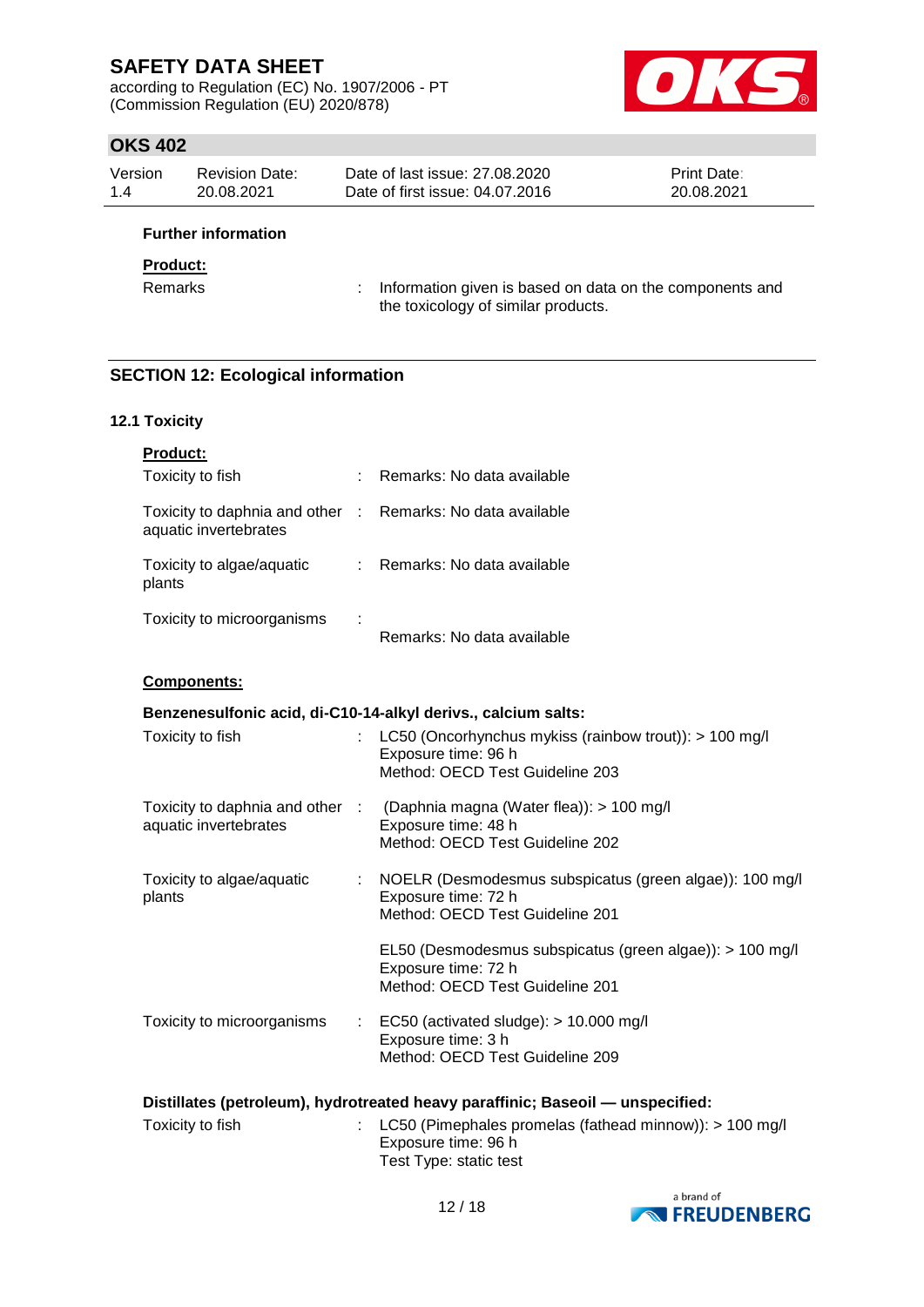according to Regulation (EC) No. 1907/2006 - PT (Commission Regulation (EU) 2020/878)



|                | UKJ 402      |                                                                  |                                                                                                                                                                                                                         |                                  |
|----------------|--------------|------------------------------------------------------------------|-------------------------------------------------------------------------------------------------------------------------------------------------------------------------------------------------------------------------|----------------------------------|
| Version<br>1.4 |              | <b>Revision Date:</b><br>20.08.2021                              | Date of last issue: 27.08.2020<br>Date of first issue: 04.07.2016                                                                                                                                                       | <b>Print Date:</b><br>20.08.2021 |
|                |              |                                                                  | Method: OECD Test Guideline 203<br>GLP: yes                                                                                                                                                                             |                                  |
|                |              | Toxicity to daphnia and other :<br>aquatic invertebrates         | EC50 (Daphnia magna (Water flea)): > 10.000 mg/l<br>Exposure time: 48 h<br>Test Type: Immobilization<br>Method: OECD Test Guideline 202<br>GLP: yes                                                                     |                                  |
|                | ic toxicity) | Toxicity to daphnia and other :<br>aquatic invertebrates (Chron- | NOEC: 10 mg/l<br>Exposure time: 21 d<br>Species: Daphnia magna (Water flea)<br>Test Type: semi-static test<br>Method: OECD Test Guideline 211<br>GLP: yes                                                               |                                  |
|                |              | 12.2 Persistence and degradability                               |                                                                                                                                                                                                                         |                                  |
|                | Product:     | Biodegradability                                                 | : Remarks: No data available                                                                                                                                                                                            |                                  |
|                | ity          |                                                                  | Physico-chemical removabil- : Remarks: No data available                                                                                                                                                                |                                  |
|                |              | Components:                                                      |                                                                                                                                                                                                                         |                                  |
|                |              |                                                                  | Benzenesulfonic acid, di-C10-14-alkyl derivs., calcium salts:                                                                                                                                                           |                                  |
|                |              | Biodegradability                                                 | Result: Not readily biodegradable.<br>Biodegradation: 8 %<br>Exposure time: 28 d<br>Method: OECD Test Guideline 301D                                                                                                    |                                  |
|                |              |                                                                  | Distillates (petroleum), hydrotreated heavy paraffinic; Baseoil — unspecified:                                                                                                                                          |                                  |
|                |              | Biodegradability                                                 | Test Type: aerobic<br>Inoculum: activated sludge<br>Result: Not rapidly biodegradable<br>Biodegradation: 3 %<br>Exposure time: 28 d<br>Method: OECD Test Guideline 301B<br>GLP: yes                                     |                                  |
|                |              | 12.3 Bioaccumulative potential                                   |                                                                                                                                                                                                                         |                                  |
|                | Product:     |                                                                  |                                                                                                                                                                                                                         |                                  |
|                |              | <b>Bioaccumulation</b>                                           | Remarks: This mixture contains no substance considered to<br>be persistent, bioaccumulating and toxic (PBT).<br>This mixture contains no substance considered to be very<br>persistent and very bioaccumulating (vPvB). |                                  |
|                |              |                                                                  |                                                                                                                                                                                                                         |                                  |

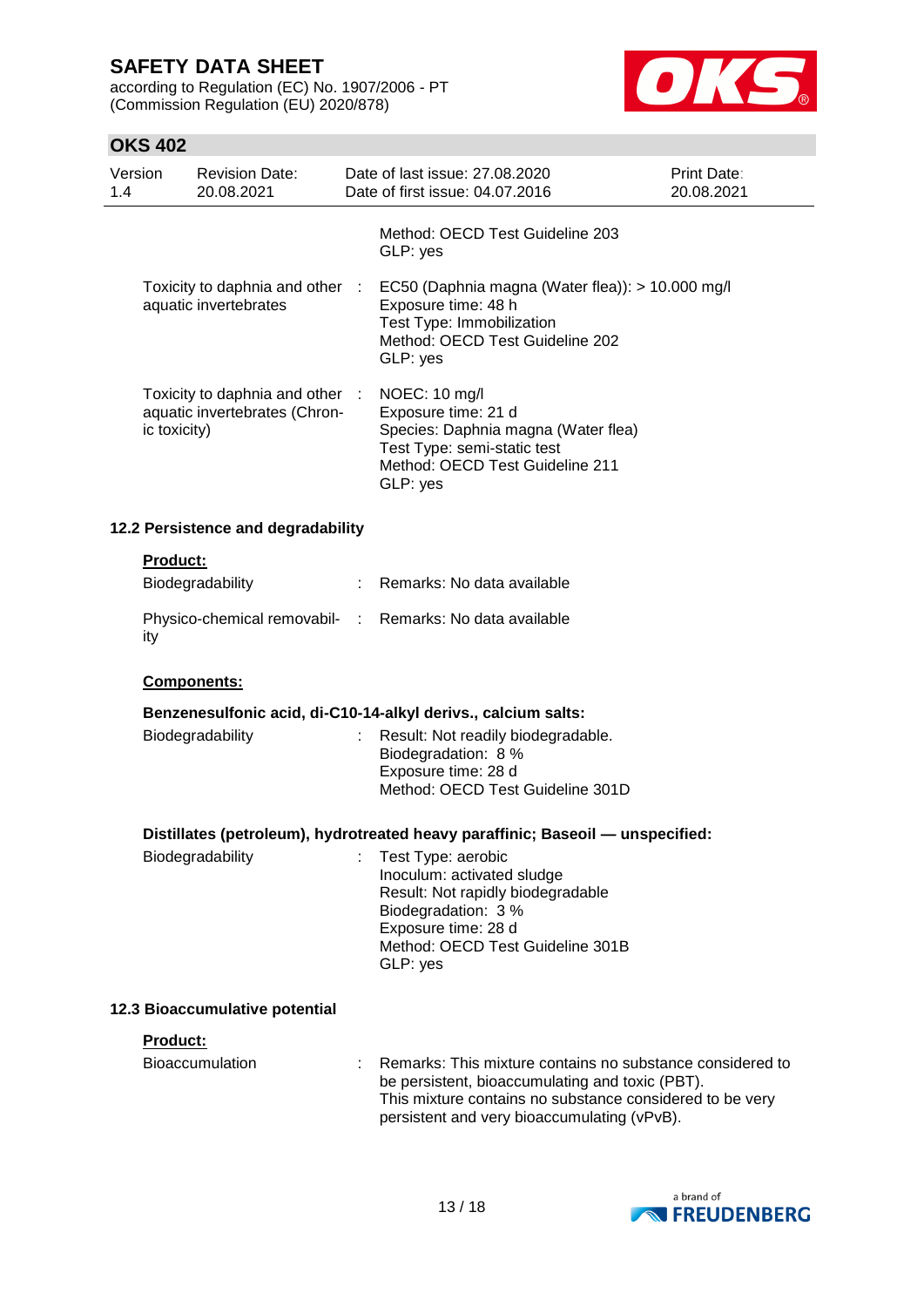according to Regulation (EC) No. 1907/2006 - PT (Commission Regulation (EU) 2020/878)



## **OKS 402**

| Version | Revision Date: | Date of last issue: 27,08,2020  | <b>Print Date:</b> |
|---------|----------------|---------------------------------|--------------------|
| 1.4     | 20.08.2021     | Date of first issue: 04.07.2016 | 20.08.2021         |

#### **Components:**

|  | Benzenesulfonic acid, di-C10-14-alkyl derivs., calcium salts: |  |  |
|--|---------------------------------------------------------------|--|--|
|  |                                                               |  |  |

| Bioaccumulation                            | Bioconcentration factor (BCF): 70,8 |
|--------------------------------------------|-------------------------------------|
| Partition coefficient: n-<br>octanol/water | : $log Pow: 26,22 (20 °C)$          |

### **Distillates (petroleum), hydrotreated heavy paraffinic; Baseoil — unspecified:**

Partition coefficient: n- : log Pow: > 2 octanol/water

#### **12.4 Mobility in soil**

| <b>Product:</b>                                    |                              |
|----------------------------------------------------|------------------------------|
| Mobility                                           | : Remarks: No data available |
| Distribution among environ-<br>mental compartments | : Remarks: No data available |

#### **12.5 Results of PBT and vPvB assessment**

| Assessment | This substance/mixture contains no components considered<br>to be either persistent, bioaccumulative and toxic (PBT), or<br>very persistent and very bioaccumulative (vPvB) at levels of |
|------------|------------------------------------------------------------------------------------------------------------------------------------------------------------------------------------------|
|            | $0.1\%$ or higher                                                                                                                                                                        |

#### **Components:**

| Distillates (petroleum), hydrotreated heavy paraffinic; Baseoil — unspecified: |  |                                                                   |  |
|--------------------------------------------------------------------------------|--|-------------------------------------------------------------------|--|
| Assessment                                                                     |  | Non-classified vPvB substance. Non-classified PBT sub-<br>stance. |  |

#### **12.6 Endocrine disrupting properties**

**Product:**

| Assessment | : The substance/mixture does not contain components consid- |
|------------|-------------------------------------------------------------|
|            | ered to have endocrine disrupting properties according to   |
|            | REACH Article 57(f) or Commission Delegated regulation      |
|            | (EU) 2017/2100 or Commission Regulation (EU) 2018/605 at    |
|            | levels of 0.1% or higher.                                   |

### **12.7 Other adverse effects**

#### **Product:**

| Additional ecological infor- | No information on ecology is available. |
|------------------------------|-----------------------------------------|
| mation                       |                                         |

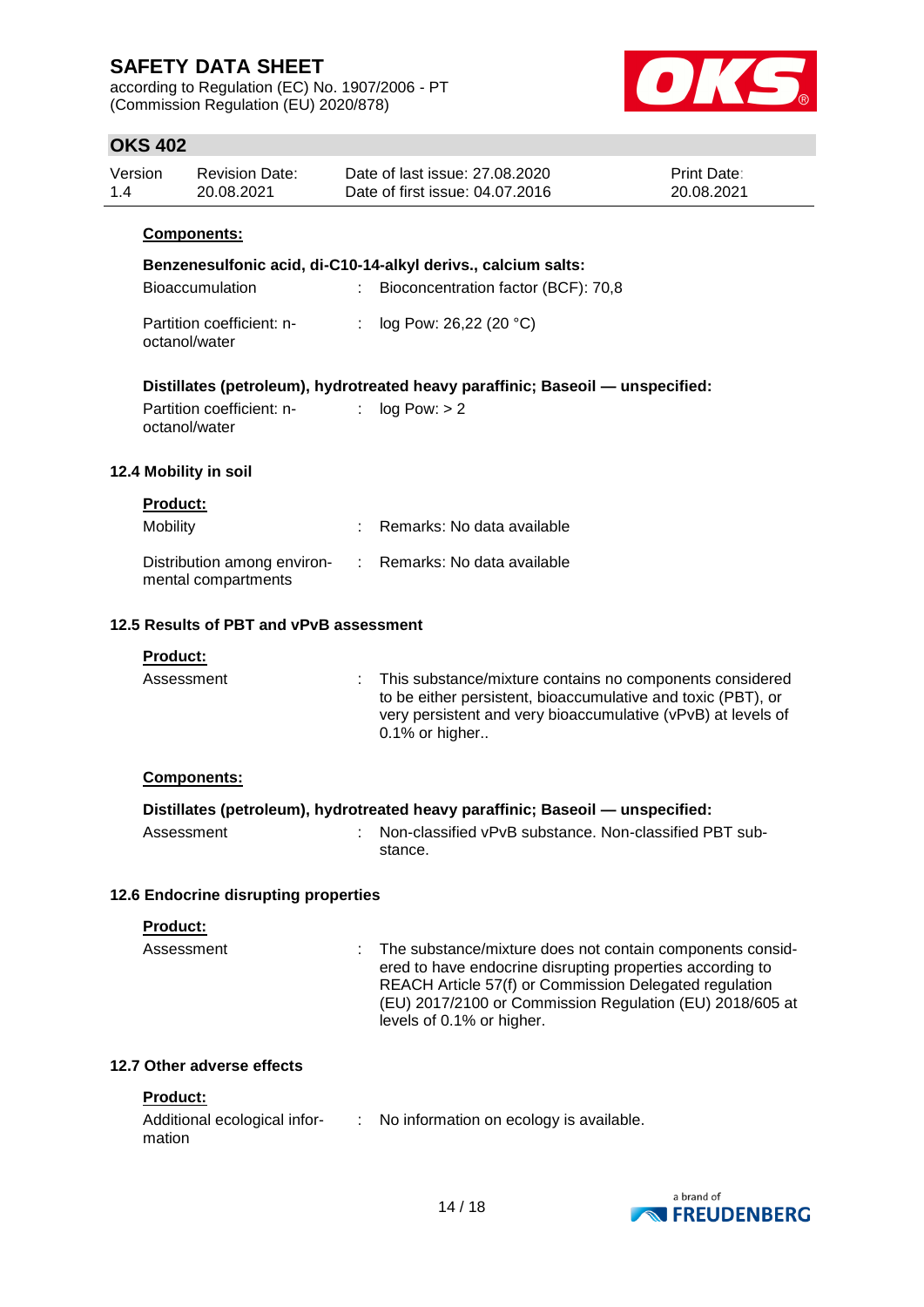according to Regulation (EC) No. 1907/2006 - PT (Commission Regulation (EU) 2020/878)



## **OKS 402**

| Version | <b>Revision Date:</b> | Date of last issue: 27,08,2020  | <b>Print Date:</b> |
|---------|-----------------------|---------------------------------|--------------------|
| 1.4     | 20.08.2021            | Date of first issue: 04.07.2016 | 20.08.2021         |

### **SECTION 13: Disposal considerations**

| 13.1 Waste treatment methods |                                                                                                                                                                        |
|------------------------------|------------------------------------------------------------------------------------------------------------------------------------------------------------------------|
| Product<br>÷                 | The product should not be allowed to enter drains, water<br>courses or the soil.                                                                                       |
|                              | Waste codes should be assigned by the user based on the<br>application for which the product was used.                                                                 |
| Contaminated packaging<br>÷  | Packaging that is not properly emptied must be disposed of as<br>the unused product.<br>Dispose of waste product or used containers according to<br>local regulations. |
|                              | The following Waste Codes are only suggestions:                                                                                                                        |
| Waste Code                   | used product, unused product<br>12 01 12*, spent waxes and fats                                                                                                        |
|                              | uncleaned packagings<br>15 01 10, packaging containing residues of or contaminated<br>by hazardous substances                                                          |

### **SECTION 14: Transport information**

### **14.1 UN number or ID number**

Not regulated as a dangerous good

#### **14.2 UN proper shipping name**

Not regulated as a dangerous good

#### **14.3 Transport hazard class(es)**

Not regulated as a dangerous good

### **14.4 Packing group**

Not regulated as a dangerous good

#### **14.5 Environmental hazards**

Not regulated as a dangerous good

#### **14.6 Special precautions for user**

Not applicable

#### **14.7 Maritime transport in bulk according to IMO instruments**

Remarks : Not applicable for product as supplied.

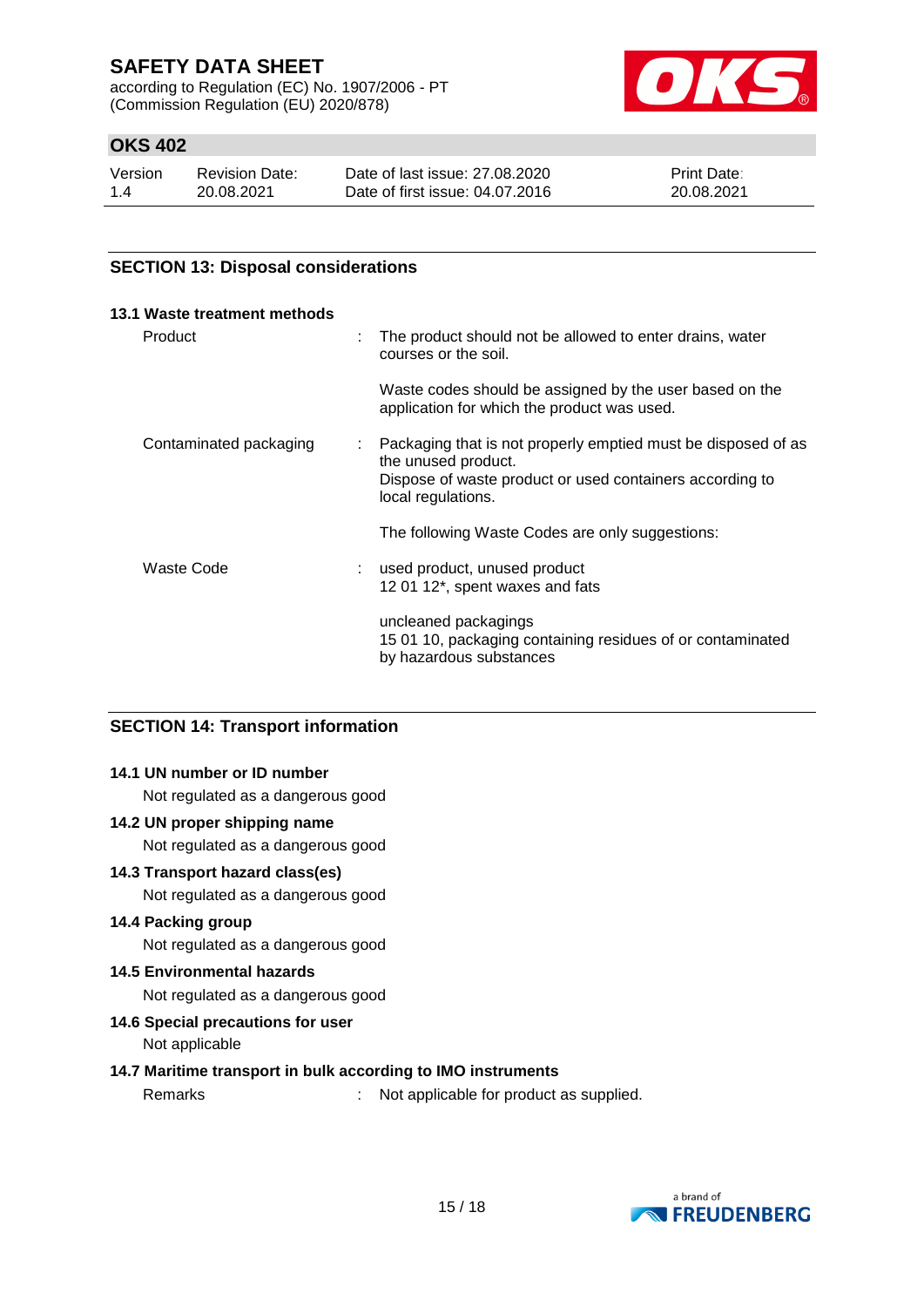according to Regulation (EC) No. 1907/2006 - PT (Commission Regulation (EU) 2020/878)



## **OKS 402**

| Version | <b>Revision Date:</b> | Date of last issue: 27,08,2020  | <b>Print Date:</b> |
|---------|-----------------------|---------------------------------|--------------------|
| 1.4     | 20.08.2021            | Date of first issue: 04.07.2016 | 20.08.2021         |

### **SECTION 15: Regulatory information**

## **15.1 Safety, health and environmental regulations/legislation specific for the substance or mixture**

| REACH - Restrictions on the manufacture, placing on<br>the market and use of certain dangerous substances,<br>preparations and articles (Annex XVII)               |                |                           | Not applicable                                                                                                                   |
|--------------------------------------------------------------------------------------------------------------------------------------------------------------------|----------------|---------------------------|----------------------------------------------------------------------------------------------------------------------------------|
| REACH - Candidate List of Substances of Very High<br>Concern for Authorisation (Article 59).<br>(EU SVHC)                                                          |                |                           | : This product does not contain sub-<br>stances of very high concern (Regu-<br>lation (EC) No 1907/2006 (REACH),<br>Article 57). |
| REACH - List of substances subject to authorisation<br>(Annex XIV)<br>(EU. REACH - Annex XIV)                                                                      |                |                           | Not applicable                                                                                                                   |
| Regulation (EC) No 1005/2009 on substances that de-<br>plete the ozone layer<br>(EC 1005/2009)                                                                     |                | $\mathbb{R}^{\mathbb{Z}}$ | Not applicable                                                                                                                   |
| Regulation (EU) 2019/1021 on persistent organic pollu-<br>tants (recast)<br>(EU POP)                                                                               |                | ÷.                        | Not applicable                                                                                                                   |
| Regulation (EC) No 649/2012 of the European Parlia-<br>ment and the Council concerning the export and import<br>of dangerous chemicals<br>(EU PIC)                 |                | ÷                         | Not applicable                                                                                                                   |
| Seveso III: Directive 2012/18/EU of the Euro-<br>pean Parliament and of the Council on the<br>control of major-accident hazards involving<br>dangerous substances. |                |                           | Not applicable                                                                                                                   |
| Volatile organic compounds<br>t.                                                                                                                                   | Not applicable |                           | Directive 2010/75/EU of 24 November 2010 on industrial<br>emissions (integrated pollution prevention and control)                |

## **15.2 Chemical safety assessment**

This information is not available.

### **SECTION 16: Other information**

| <b>Full text of H-Statements</b> |                |
|----------------------------------|----------------|
| H317                             | Mav cause an a |

allergic skin reaction.

**Full text of other abbreviations**

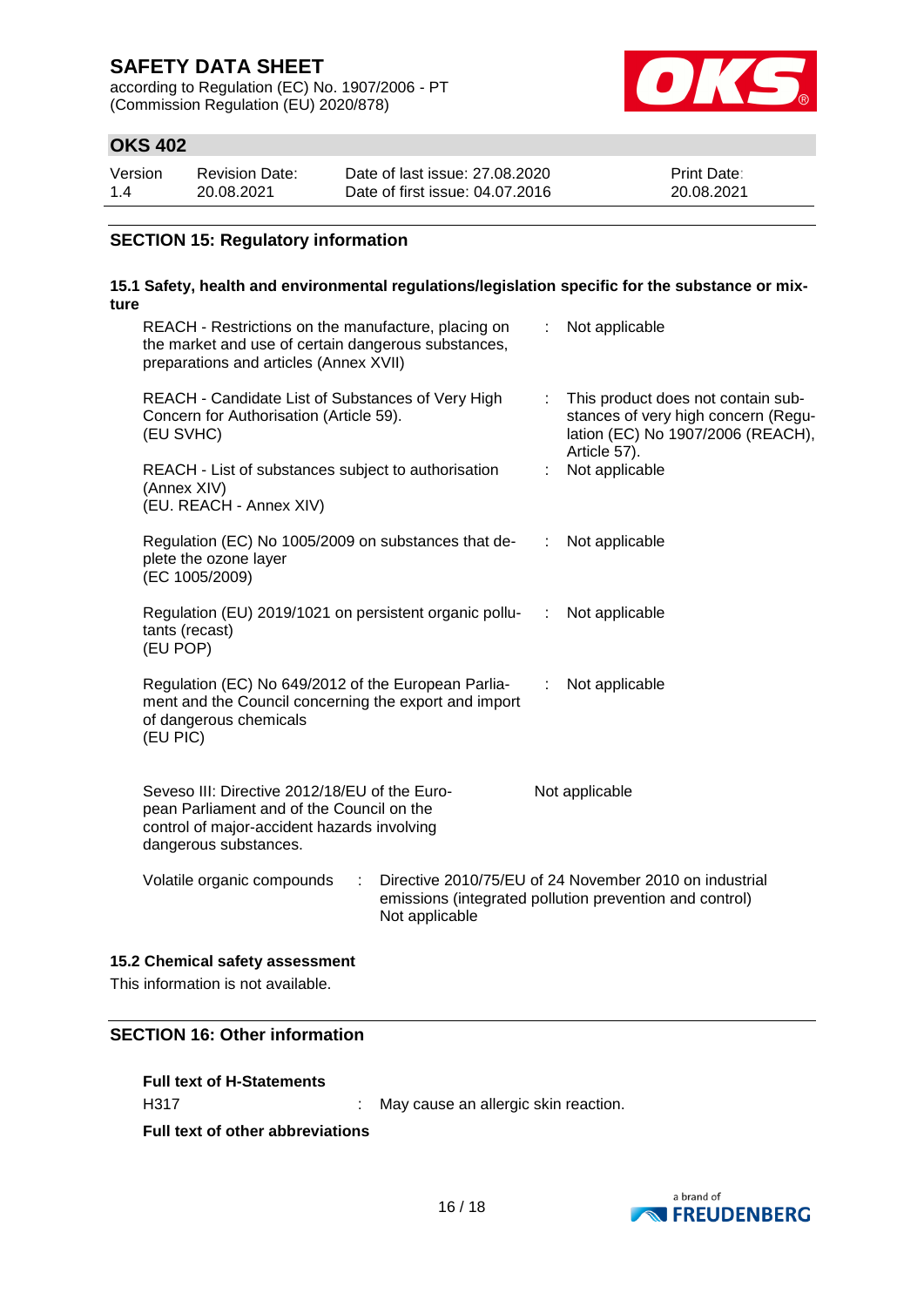according to Regulation (EC) No. 1907/2006 - PT (Commission Regulation (EU) 2020/878)



## **OKS 402**

| Version<br>1.4 | <b>Revision Date:</b><br>20.08.2021 | Date of last issue: 27,08,2020<br>Date of first issue: 04.07.2016                                                                                                                                                                                                                                                                 | Print Date:<br>20.08.2021 |  |  |
|----------------|-------------------------------------|-----------------------------------------------------------------------------------------------------------------------------------------------------------------------------------------------------------------------------------------------------------------------------------------------------------------------------------|---------------------------|--|--|
| Note $L$       |                                     | The classification as a carcinogen need not apply if it can be<br>shown that the substance contains less than 3 % DMSO ex-                                                                                                                                                                                                        |                           |  |  |
|                |                                     | tract as measured by IP 346 "Determination of polycyclic aro-<br>matics in unused lubricating base oils and asphaltene free<br>petroleum fractions - Dimethyl sulphoxide extraction refractive<br>index method", Institute of Petroleum, London. This note ap-<br>plies only to certain complex oil-derived substances in Part 3. |                           |  |  |
| PT OEL         |                                     | Portugal. Security and Health at the Workplace - Occupational<br>exposure limits of chemical agents                                                                                                                                                                                                                               |                           |  |  |
|                | PT OEL / VLE-MP                     | <b>Time Weighted Average</b>                                                                                                                                                                                                                                                                                                      |                           |  |  |

ADN - European Agreement concerning the International Carriage of Dangerous Goods by Inland Waterways; ADR - European Agreement concerning the International Carriage of Dangerous Goods by Road; AIIC - Australian Inventory of Industrial Chemicals; ASTM - American Society for the Testing of Materials; bw - Body weight; CLP - Classification Labelling Packaging Regulation; Regulation (EC) No 1272/2008; CMR - Carcinogen, Mutagen or Reproductive Toxicant; DIN - Standard of the German Institute for Standardisation; DSL - Domestic Substances List (Canada); ECHA - European Chemicals Agency; EC-Number - European Community number; ECx - Concentration associated with x% response; ELx - Loading rate associated with x% response; EmS - Emergency Schedule; ENCS - Existing and New Chemical Substances (Japan); ErCx - Concentration associated with x% growth rate response; GHS - Globally Harmonized System; GLP - Good Laboratory Practice; IARC - International Agency for Research on Cancer; IATA - International Air Transport Association; IBC - International Code for the Construction and Equipment of Ships carrying Dangerous Chemicals in Bulk; IC50 - Half maximal inhibitory concentration; ICAO - International Civil Aviation Organization; IECSC - Inventory of Existing Chemical Substances in China; IMDG - International Maritime Dangerous Goods; IMO - International Maritime Organization; ISHL - Industrial Safety and Health Law (Japan); ISO - International Organisation for Standardization; KECI - Korea Existing Chemicals Inventory; LC50 - Lethal Concentration to 50 % of a test population; LD50 - Lethal Dose to 50% of a test population (Median Lethal Dose); MARPOL - International Convention for the Prevention of Pollution from Ships; n.o.s. - Not Otherwise Specified; NO(A)EC - No Observed (Adverse) Effect Concentration; NO(A)EL - No Observed (Adverse) Effect Level; NOELR - No Observable Effect Loading Rate; NZIoC - New Zealand Inventory of Chemicals; OECD - Organization for Economic Co-operation and Development; OPPTS - Office of Chemical Safety and Pollution Prevention; PBT - Persistent, Bioaccumulative and Toxic substance; PICCS - Philippines Inventory of Chemicals and Chemical Substances; (Q)SAR - (Quantitative) Structure Activity Relationship; REACH - Regulation (EC) No 1907/2006 of the European Parliament and of the Council concerning the Registration, Evaluation, Authorisation and Restriction of Chemicals; RID - Regulations concerning the International Carriage of Dangerous Goods by Rail; SADT - Self-Accelerating Decomposition Temperature; SDS - Safety Data Sheet; SVHC - Substance of Very High Concern; TCSI - Taiwan Chemical Substance Inventory; TRGS - Technical Rule for Hazardous Substances; TSCA - Toxic Substances Control Act (United States); UN - United Nations; vPvB - Very Persistent and Very Bioaccumulative

#### **Further information**

This safety data sheet applies only to products as originally packed and labelled. The information contained therein may not be reproduced or modified without our express written permission. Any forwarding of this document is only permitted to the extent required by law. Any further, in particular public, dissemination of the safety data sheet (e.g. as a document for download from the Internet) is not permitted without our express written consent. We provide our customers with amended safety data sheets as prescribed by law. The customer is responsible for passing on